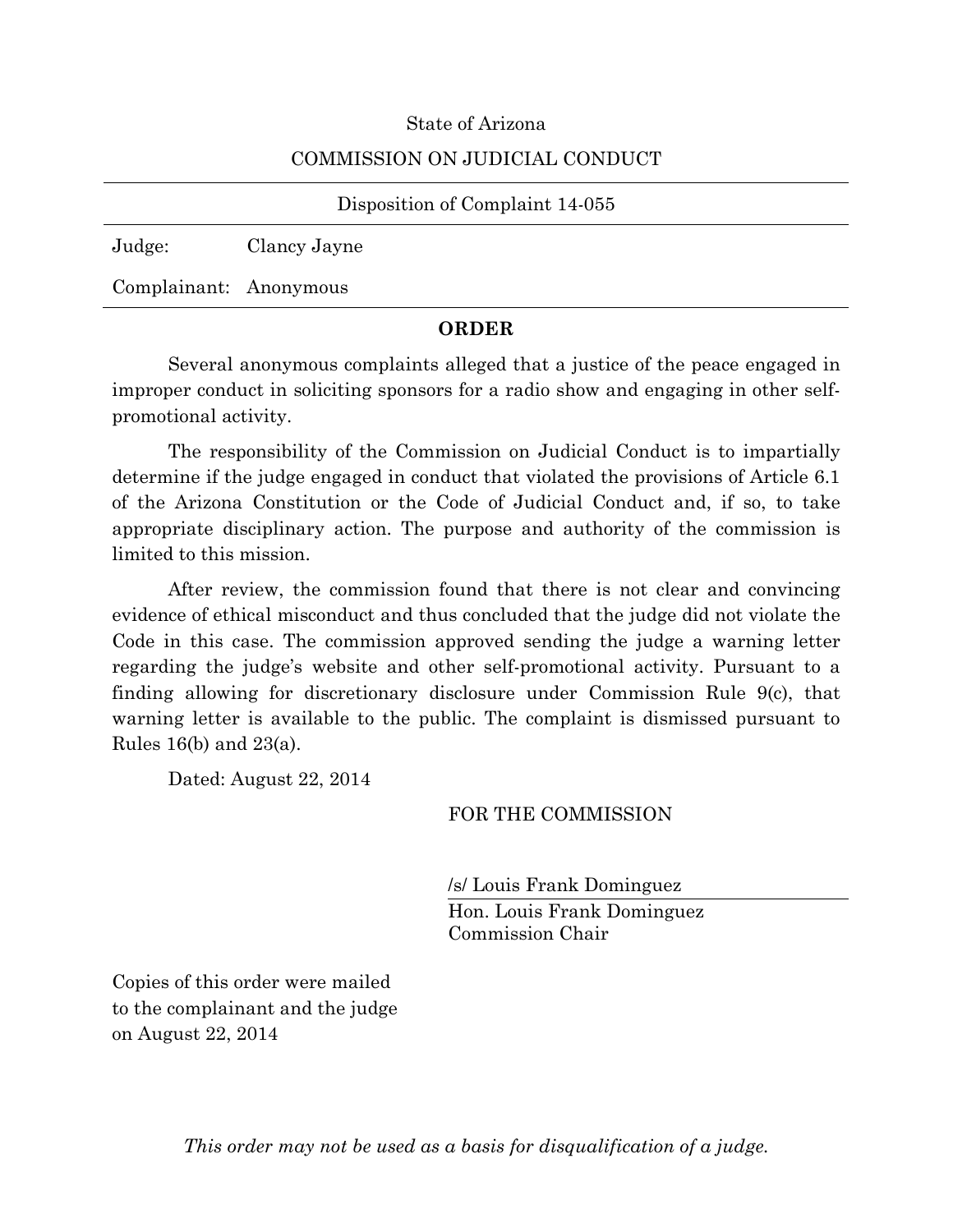**Louis Frank Dominguez** Judicial Member Chair

**Lawrence F. Winthrop** Judicial Member Vice-chair

**Colleen E. Concannon** Public Member **Secretary** 

**Gus Aragòn** Judicial Member

**Roger D. Barton** Public Member

**Peter J. Eckerstrom** Judicial Member



# **COMMISSION ON JUDICIAL**

## **CONDUCT**

1501 W. Washington Street, Suite 229 Phoenix, Arizona 85007

> Telephone: (602) 452-3200 www.azcourts.gov/azcjc

August 22, 2014

**George H. Foster, Jr.** Judicial Member

> **Anna Mary Glaab** Judicial Member

**Art Hinshaw** Attorney Member

**David L. Stevens** Public Member

**J. Tyrrell Taber** Attorney Member

**George A. Riemer** Executive Director

**CONFIDENTIAL**

Hon. Clancy Jayne Desert Ridge Justice Court 18380 N. 40th St., Ste. 130 Phoenix, AZ 85032

Re: Case No.: 14-055

Dear Judge Jayne:

The Commission on Judicial Conduct reviewed the complaints filed against you, and as the enclosed order reflects, decided to dismiss the matter and send you a public warning letter pursuant to Commission Rules 9(c) and 16(a).

The members of the commission determined that clear and convincing evidence of a violation of the Code of Judicial Conduct that would warrant the imposition of a sanction does not exist at this stage. The commission is concerned, however, regarding several aspects of your conduct raised through this case.

First, your response to the Commission, dated June 10, 2014, unequivocally stated, "we will remove from the website any solicitation for new sponsors until such time as Western Justice is brought back to the airwaves." You also indicated that you will notify the Commission prior to restarting your Western Justice Show. Commission staff has received no such notification, and as of August 8, 2014, when the Commission considered this matter, you had not yet removed the solicitation as you promised two months prior. The Commission expects that you will comply with your promise no later than August 31, 2014, and remove solicitations for sponsorships from your website.

Second, your website contains an open invitation for any member of the public to contact you directly, and specifically states, "Ask Clancy Jayne Anything" on your contact page. An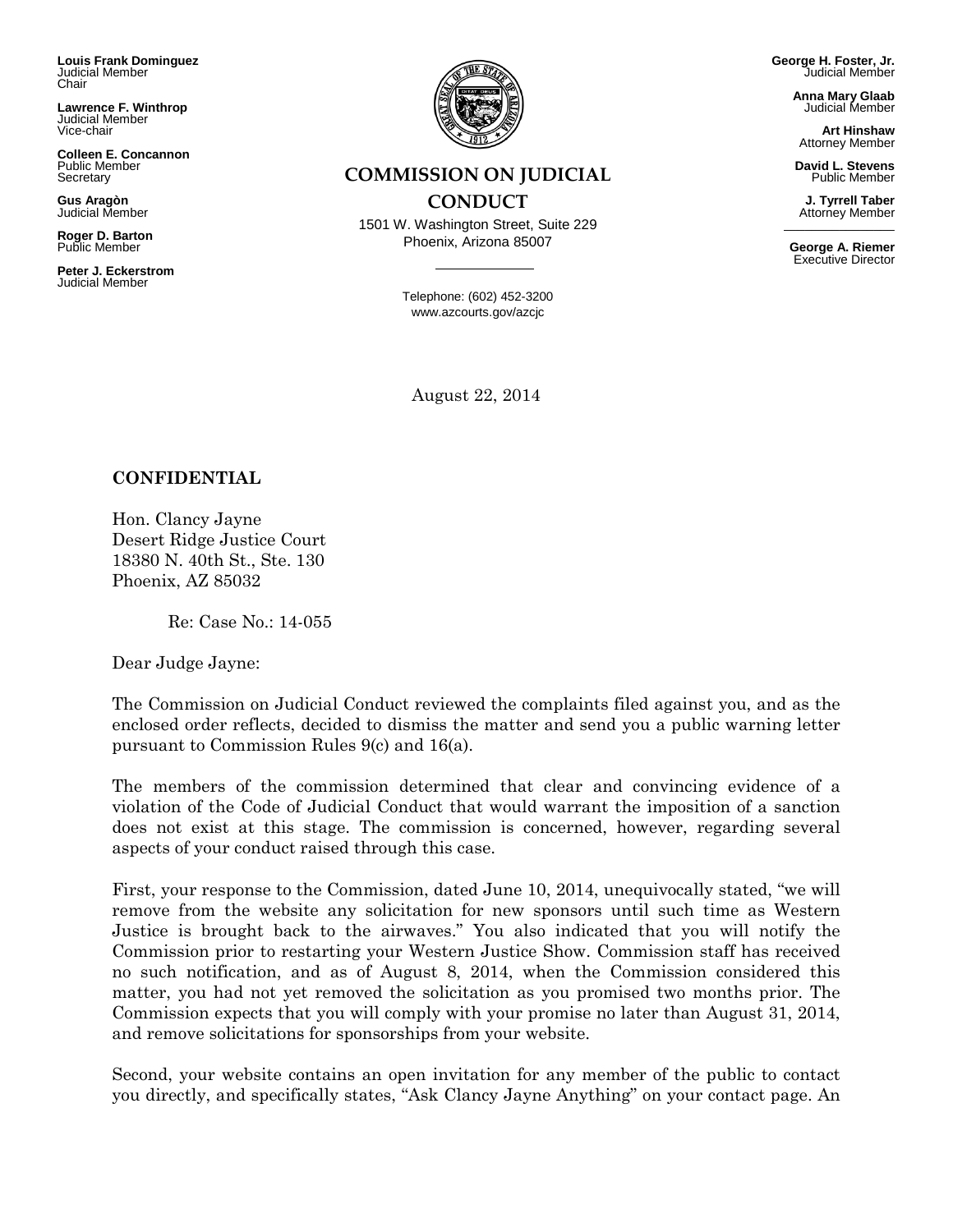Hon. Clancy Jayne August 22, 2014 Page 2

open solicitation for communications implicates both Rules 1.2 and 2.9 of the Code of Judicial Conduct. Your invitation opens the door to solicitations for legal advice and improper *ex parte* communications. You are urged to either remove this broad-based invitation from your website or to clarify that you cannot answer legal questions or engage in *ex parte* communications concerning pending or impending cases that violate Rule 2.9 of the Code of Judicial Conduct.

The members are certainly aware that, as an elected judge, you are permitted to engage in promotional conduct as part of a campaign for reelection. At the same time, as a judge and judicial candidate, you are subject to the Code of Judicial Conduct. We encourage you to be mindful of your duty to maintain the integrity, impartiality, and independence of the judiciary in all that you do, including self-promotional campaign activity.

Your taking the above action is necessary to bring your judicial practice into conformity with ethical standards – which require not just the absence of actual unethical behavior but also avoiding the appearance of impropriety. Please note, however, that such action would also protect you against inadvertently ruling on cases which might, unbeknownst to you, involve parties who had previously contacted you, who had provided you campaign contributions or who had provided sponsorship to your Western Justice program. Most importantly, it would protect you against the appearance that you had invited current or future parties to attempt to so influence you. Thus, this warning is designed not only to protect the integrity of the state judiciary as a whole, but also to protect your own reputation as a justice of the peace.

This letter is intended to serve only as a warning against potential future misconduct. It does not constitute any type of sanction. The members nevertheless determined that this letter should be made public in light of your prior public discipline concerning your website (Cases No. 11-155 and 12-104) and improper *ex parte* communications (Cases No. 11-050 and 11-159).

Our file concerning this complaint is now closed.

Sincerely,

/s/ Louis Frank Dominguez

Louis Frank Dominguez Commission Chair

JP/kw Encl.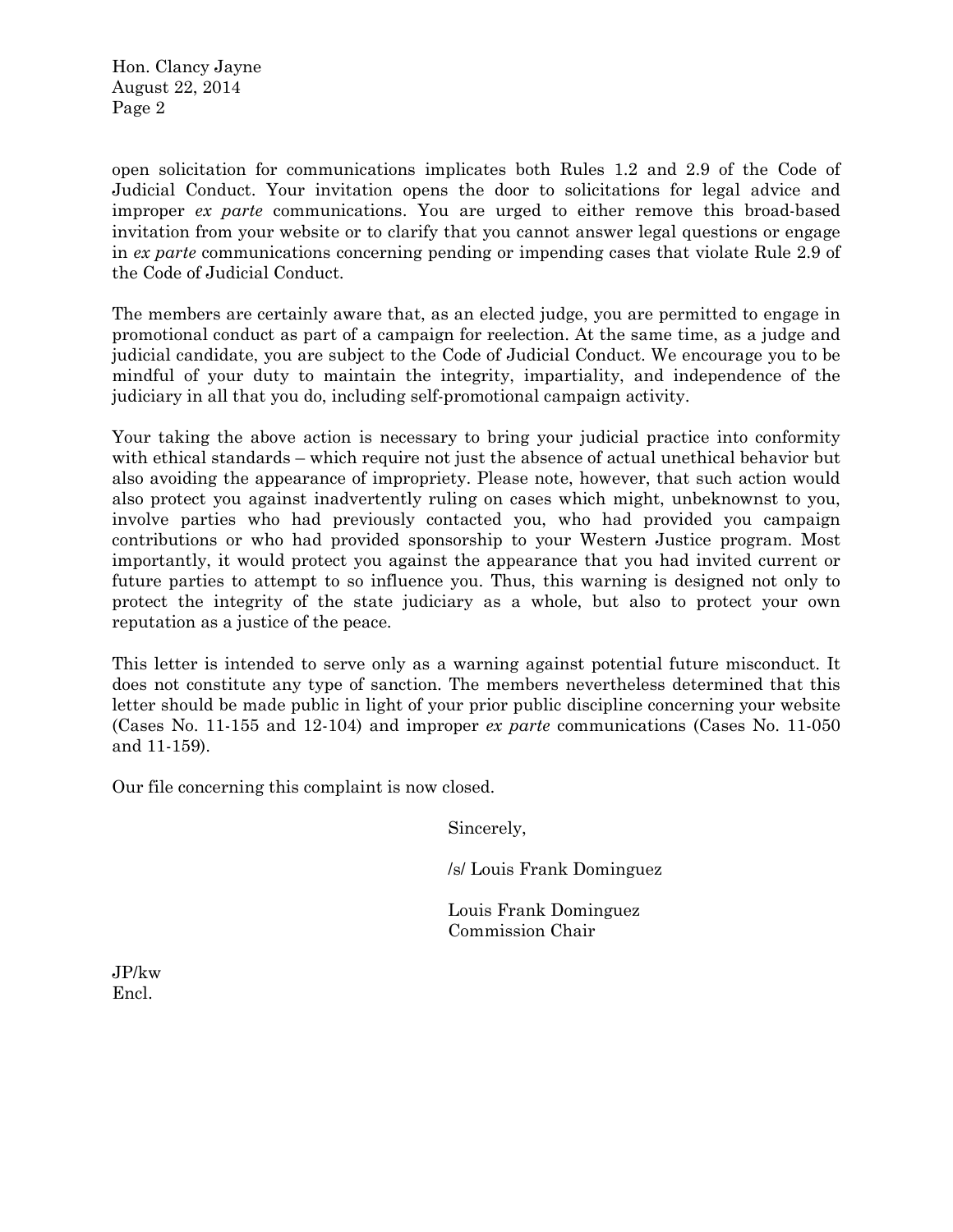| <b>CONFIDENTIAL</b><br><b>State of Arizona</b><br>Commission on Judicial Conduct<br>1501 W. Washington Street, Suite 229<br>Phoenix, Arizona 85007 |                                                                                                                                                                                                                                                                                                                                                                                                                                                                                                                                 |                           | <b>FOR OFFICE USE ONLY</b> |  |              |  |
|----------------------------------------------------------------------------------------------------------------------------------------------------|---------------------------------------------------------------------------------------------------------------------------------------------------------------------------------------------------------------------------------------------------------------------------------------------------------------------------------------------------------------------------------------------------------------------------------------------------------------------------------------------------------------------------------|---------------------------|----------------------------|--|--------------|--|
|                                                                                                                                                    |                                                                                                                                                                                                                                                                                                                                                                                                                                                                                                                                 |                           | 2014                       |  | 55           |  |
|                                                                                                                                                    |                                                                                                                                                                                                                                                                                                                                                                                                                                                                                                                                 | COMPLAINT AGAINST A JUDGE |                            |  | FEB 2 4 2014 |  |
| Name:                                                                                                                                              | ANONYMOUS                                                                                                                                                                                                                                                                                                                                                                                                                                                                                                                       | Judge's Name: CLANCY JAME |                            |  |              |  |
|                                                                                                                                                    | Instructions: Use this form or plain paper of the same size to file a complaint. Describe in your own words<br>what you believe the judge did that you believe constitutes judicial misconduct. Be specific and list all of the<br>names, dates, times, and places that will help the commission understand your concerns. Additional pages may<br>be attached along with copies (not originals) of relevant court documents. Please complete one side of the paper<br>only, and keep a copy of the complaint for your records. |                           |                            |  |              |  |



 $\bullet$ 

 $\ddot{\phantom{a}}$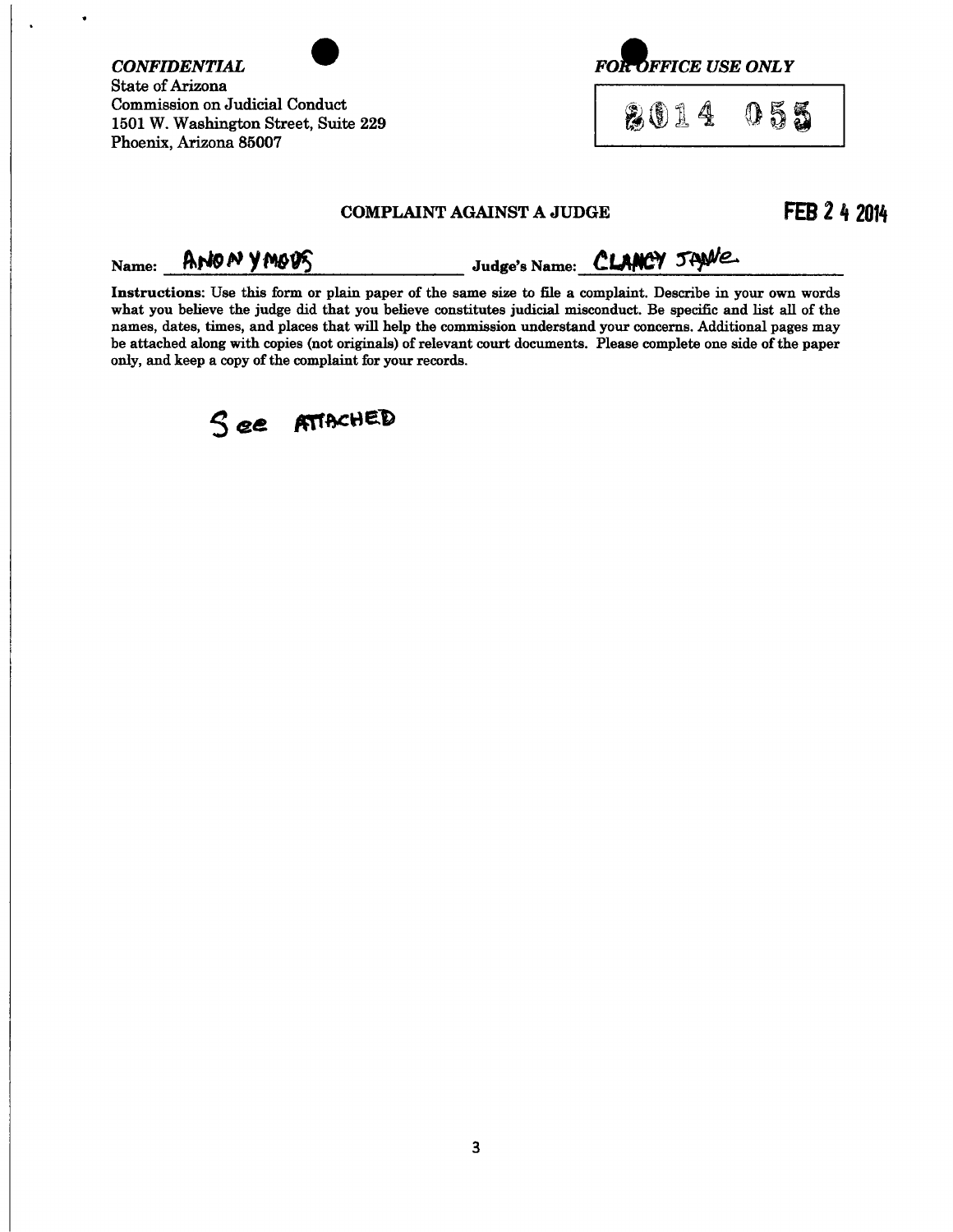

As someone who uses the Maricopa county Justice Courts, it is highly disturbing to see a Justice of the Peace regularly conduct an event that encourages the public to come in to contact with him outside of the courtroom. The attached email was "blasted" out to the public in an effort to encourage people to attend an event that gives them the opportunity to meet the judge, as well as "developing friendships that will last long after the meals are gone". This is a direct quote from the actual email promotional piece. It gives the clear impression that the public can come to get to personally know the judge, thereby fostering the idea that ex-parte discussions might be possible about matters the public may have coming before that judge. This is further reinforced by the fact that the event is held on weekdays during court operational hours of 8:00 to 10:00 am. In the eyes of the public, this is a great chance to influence the judge by merely being in attendance.

Additionally, it is unbelievable that Judge Jayne would be soliciting sponsors for these types of events. The email clearly shows a specific encouragement to "Support Judge Clancy Jayne today and be advertised on our sites". This implies multiple commercial venues for having sponsors marketed to the public. The average citizen would assume that becoming a sponsor of Judge Clancy Jayne requires a monetary payment.

Prior to submitting this complaint, his background was checked and shows at least four (4) reprimands from the Commission, one of which was specifically for prior ethical issues with a similar type of event. Either Judge Jayne feels he is above the rules of ethical conduct or realizes that blatant violations will not have serious consequences. Regardless, everything about his involvement in "Breakfast with the Judge" gives off a very clear impression of being highly improper for a judicial officer. The message being communicated to the public is that anymore can secure special access to this judge by merely supporting his events.

In filing this complaint, the decision was made to remain anonymous because the actual email was sent publically within the county and therefore the ethical issues affect the total citizenship of Maricopa County. The email is in the public domain and it speaks for itself. Also, it's clear he is using his judicial position and title for commercial gain and representing that attendees could obtain a unique access or special relationship with him. He is openly advertising himself as a judge. The violations of the rules governing judicial ethics are numerous, as is the overall appearance judicial impropriety. The added use of social networking sites to promote himself as a judge, like Facebook, further document his unethical actions.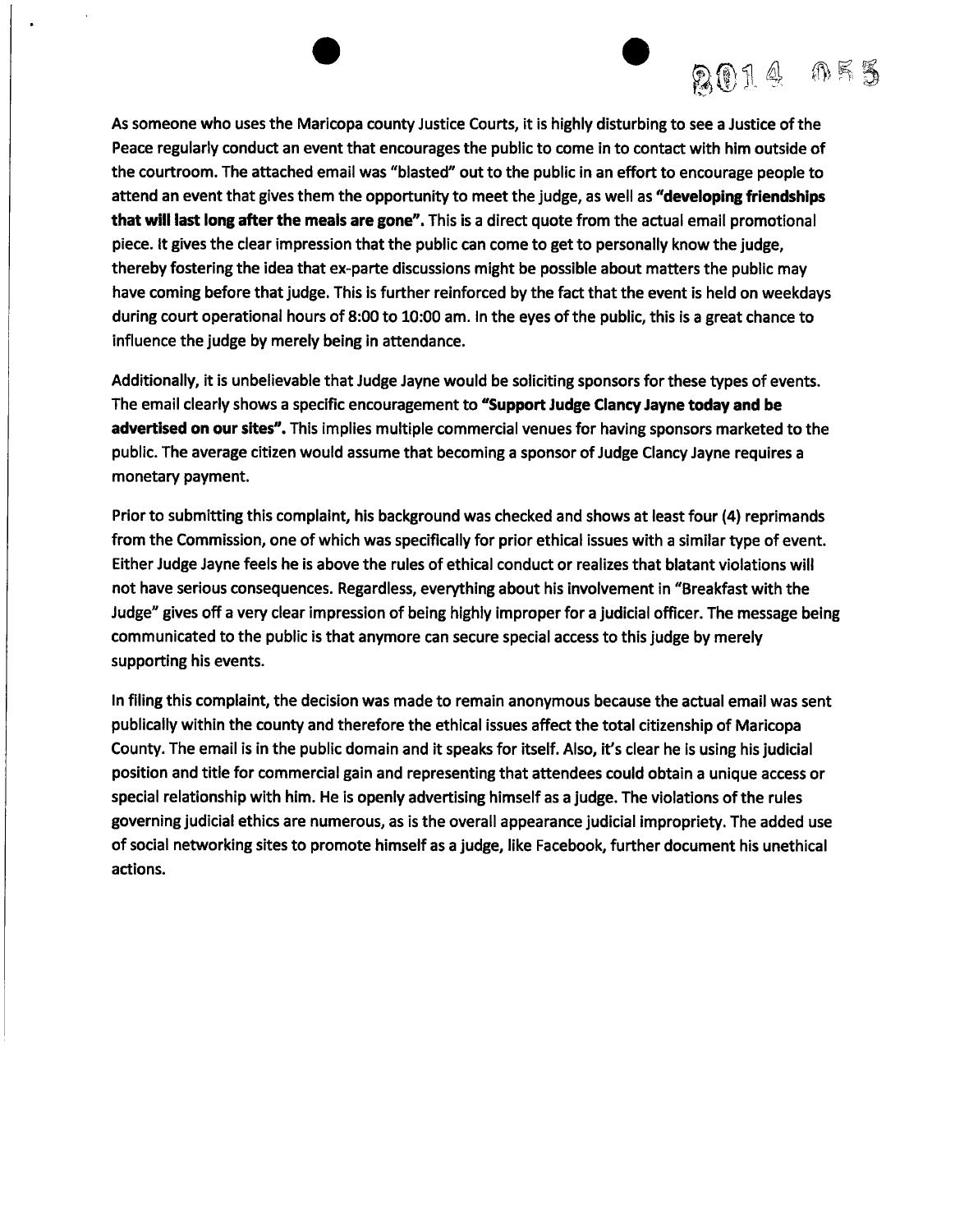FEB 2 6 2014

I found the eachored on the Saturet. I un appalled that a setting Justice of the Peace js advertising on a commescéal Website. The inference quien is that a gerson can have special access to the judge if hefshe attends one of his events, or contributes "Ja his re-election

Campaign -What is being done about this?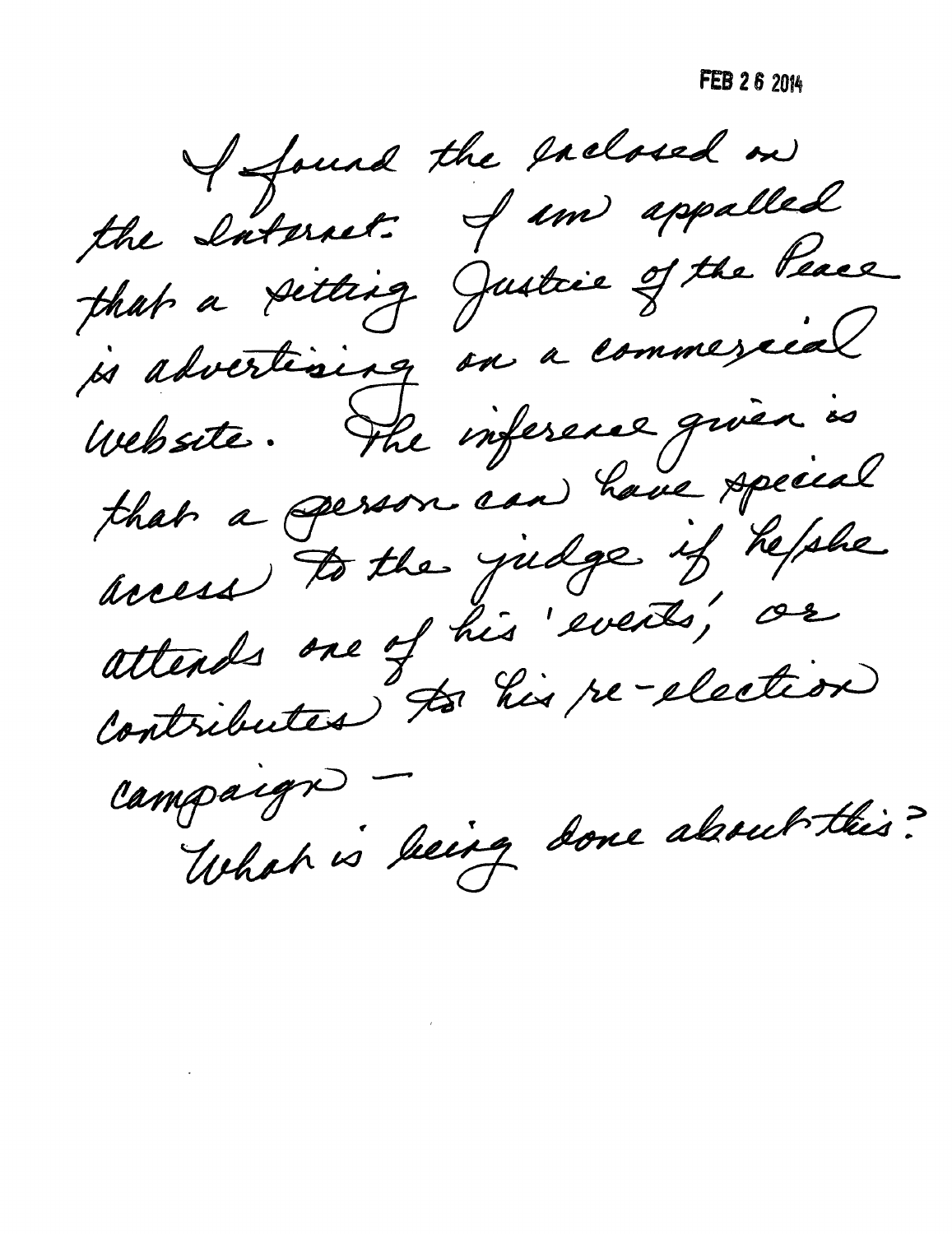**CONFIDENTIAL** State of Arizona Commission on Judicial Conduct 1501 W. Washington Street, Suite 229 Phoenix, Arizona 85007

#### **FOR OFFICE USE ONLY**

#### **COMPLAINT AGAINST A JUDGE**

(I would rather not say.) Name:

Clancy Jayne Judge's Name:

Instructions: Use this form or plain paper of the same size to file a complaint. Describe in your own words what you believe the judge did that you believe constitutes judicial misconduct. Be specific and list all of the names, dates, times, and places that will help the commission understand your concerns. Additional pages may be attached along with copies (not originals) of relevant court documents. Please complete one side of the paper only, and keep a copy of the complaint for your records.

I have enclosed a copy of part of Judge Clancy Jayne's web page. It really bothers me that he openly asks for people and businesses to give him money by sponsoring him. I thought that judges were supposed to be independent. I don't know whether Judge Jayne is corrupt; but it sure looks like he is.

His web page says, "YOU COULD BE HERE. Sponsor Judge Clancy Today and be advertised on our site!" In the paragraph next to his solicitation, it says the purpose of this web page is to "have access" to the judge through his web page and events. One of these invites people to have breakfast with him. Another is for his "Jayne 2016 election committee." Since when can elected judges ask for and receive contributions that help their campaign? Everything about this web page seems unethical.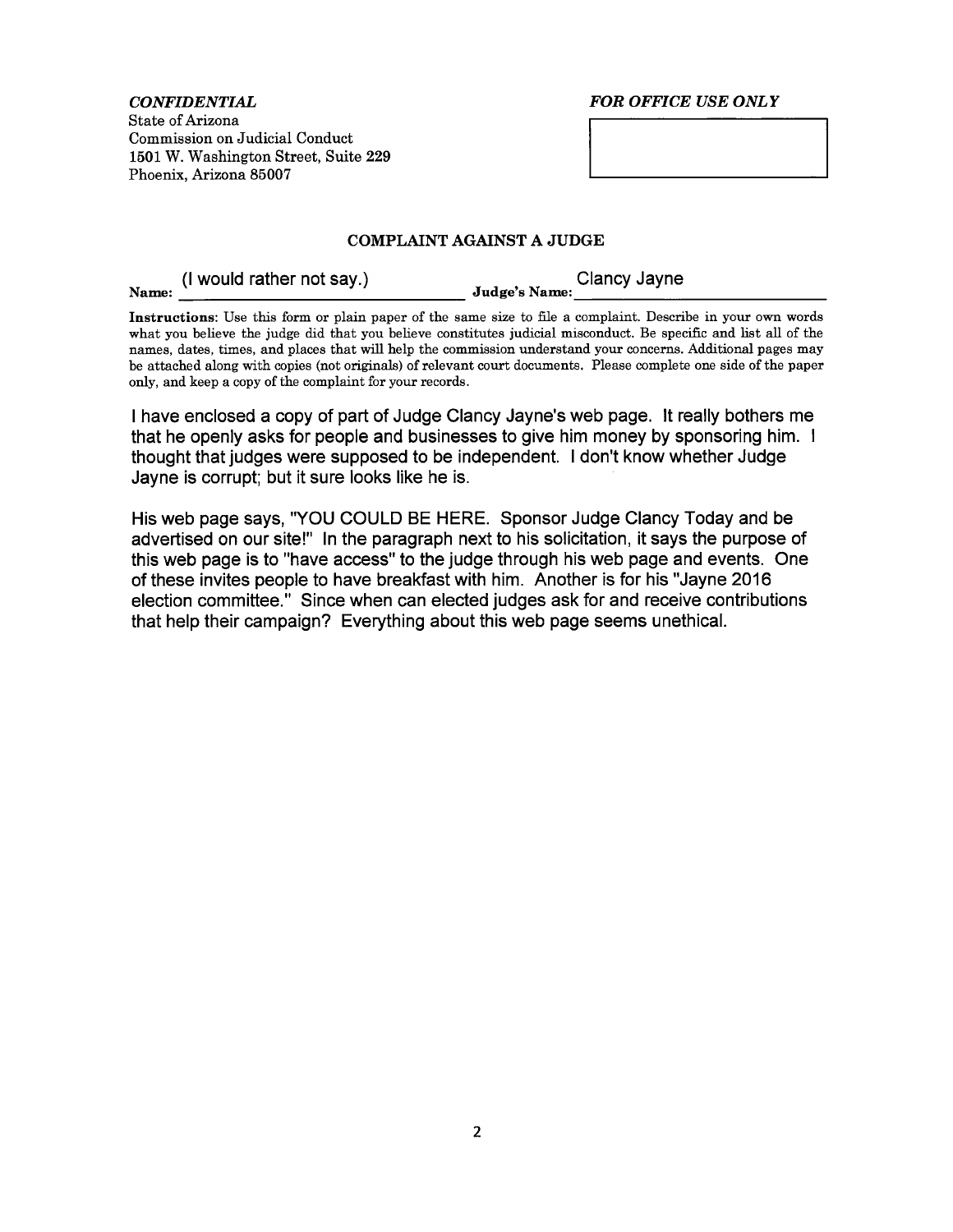# **CLANCY JAYNE**

# June 10, 2014

**COMMISSION ON JUDICIAL CONDUCT** 1501 W. Washington Street, Suite 229 Phoenix, AZ 85007

# RE: Formal Response to Notice of Complaint Case No. 14-055

Honorable Commission Members,

I received Notice of Complaint and Opportunity to Respond (Case No. 14-055) and appreciate the opportunity to provide specifics and explanations:

- 1. Western Justice with Judge Clancy Jayne is no longer being pod-cast.
- 2. I have considered hosting this program again but there is no set timeline. If and when it is decided to start Western Justice again, as was done previously, the Commission will be notified prior to the start of any broadcast schedule.
- 3. While Western Justice has been put on hold for an undetermined time. If and when we start it up again the future sponsors will be solely for the purpose of covering the cost of production as was the case while we were on the air in January. We will remove from the website any solicitation for new sponsors until such time as Western Justice is brought back to the airwayes.
- 4. "Breakfast with the Judge" was started and continues to be an event that is held as a forum where anyone can come and hear speakers on a variety of subjects in the public interest i.e., wild land fire safety; watercraft rules and safety; wildlife preservation; discussion of Game and Fish regulations and their role in protecting public lands, species and habitat, etc.
- 5. It is my express intent in hosting both the radio show and the "Breakfast with the Judge" events to educate Arizona residents as to issues which may impact their daily lives. The breakfast is held every quarter, at most and sometimes less frequently, and only on Saturday mornings. Attendees pay for their own meal, if they decide to partake;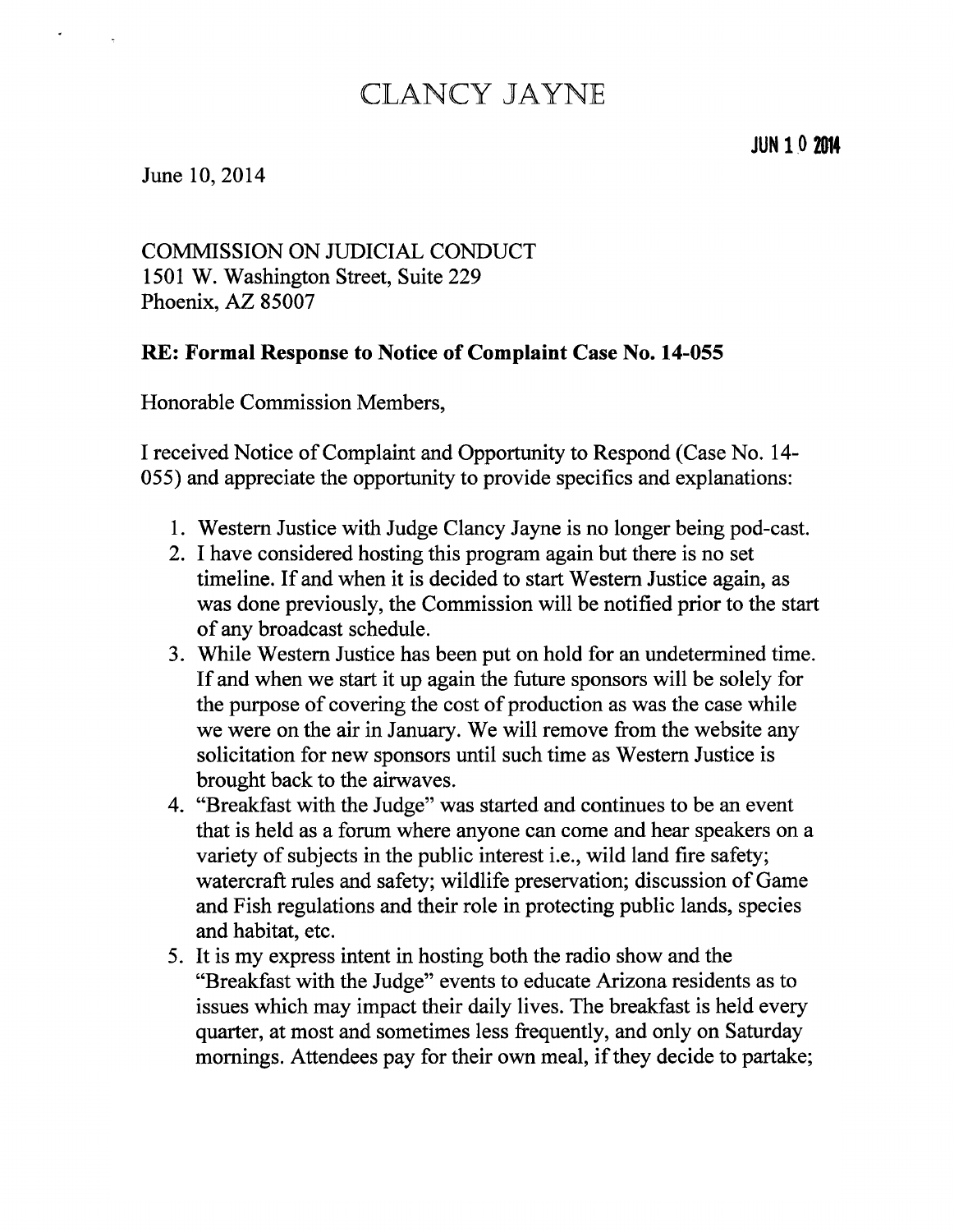and they have no other obligations either express or implied to do anything but listen and ask questions if they so choose. These breakfasts are held at the Deer Valley Airport Restaurant and there are no special offers or discounts related to the meal, other than what is available to the public at large.

- 6. I can assure you that at no time were there any "ex parte discussions" held or allowed. The event is strictly informational, and people appear to enjoy meeting new friends and visiting with old colleagues.
- 7. No campaign literature is distributed and the only thing I will do if approached, is to give out my business card.
- 8. I have never imposed any restrictions on our guest speakers as to the content of their presentations, and ask that they answer every question openly and honestly.
- 9. Attendees represent a wide political spectrum and I have yet to be approached to address anything related to my Court or its operations.
- 10. The "wrap" on my truck is for parades and my re-election and the referred to "billboard" are actual campaign trailer signs, which I own, that have been used for years, not just since I was elected a Justice of the Peace. In fact if you were to check at this time the trailers actually have campaign signs for other elected officials running for re-election. There is a Facebook page for me but I only check it to get updated on family and friends. I do not post any comments.
- 11. As you can well imagine, name recognition is critical to all of us and that is the purpose for my name and picture on my privately owned vehicle.

I have reviewed each of the six Rules cited in Judge Winthrop's letter. First of all, I flatly reject the suggestion that I have violated Rule 2.1 by failing to give precedence to my judicial duties. I am a hard working judge. I work harder than most and will defend my record on that point against all critics. Secondly, I recognize it is very important both to comply with Rules 1.3, 2.4 and 2.9, and also avoid any appearance that suggests a violation of these Rules. I welcome each and every chance to respond to concerns about perceptions regarding my conduct and these Rules. Finally, I know that I comply with Rule 1.2 and Rule 3.1. I also know that there are more conservative judicial minds that view these issues differently. I respect different views. But I chose not to allow those different views to chill my